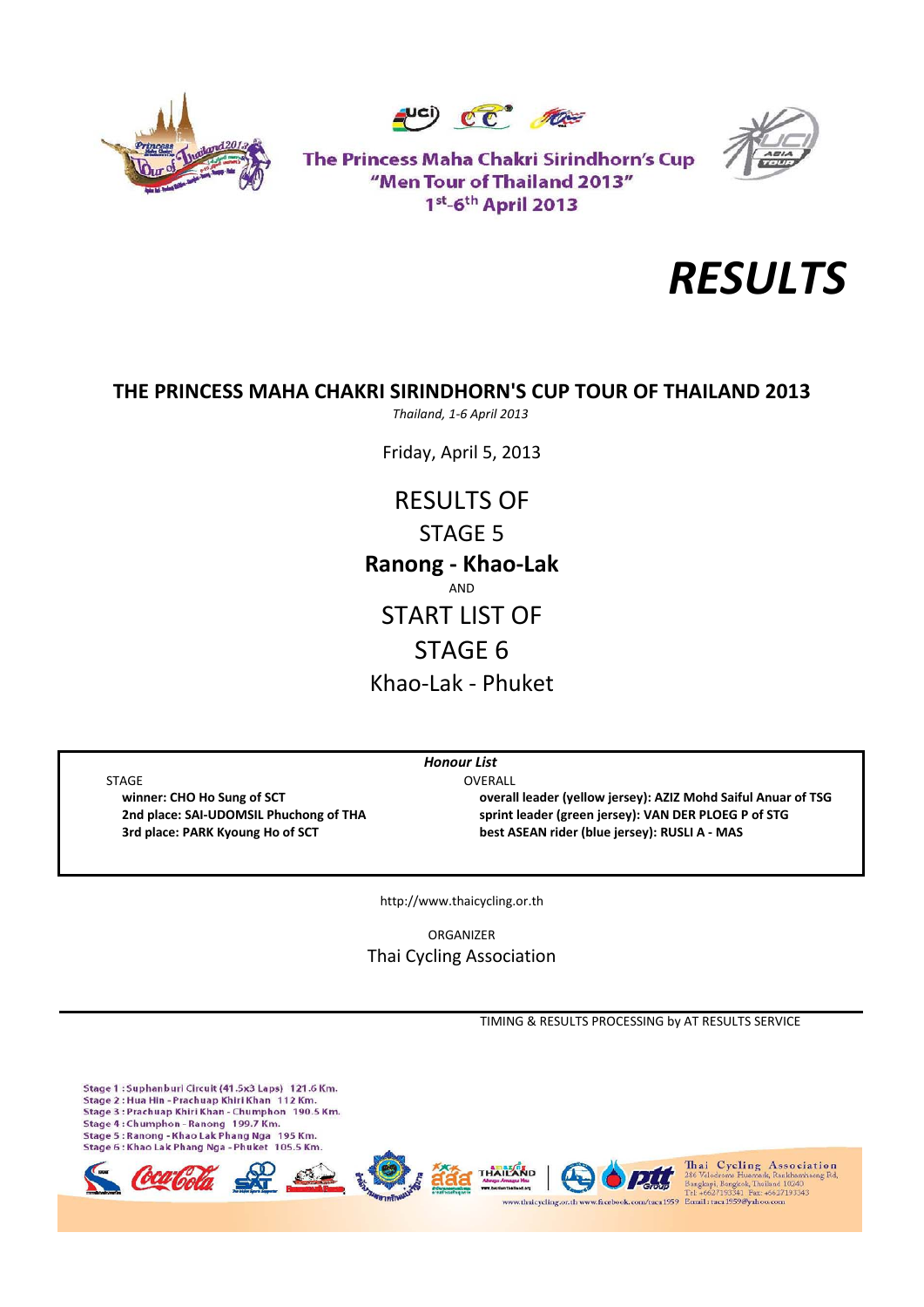STAGE 5 ‐ Ranong ‐ Khao‐Lak Friday, April 5, 2013

#### *COMMISSAIRES' COMMUNIQUE on Friday, April 5, 2013*

#### **1** PENALTY

UCI regulations 12.1.040

Paragraph 19.2.2 ‐ Sheltering behind or falling into the slip stream of a vehicle for some time **a.** Fine / Penalty CHF17 and 20" penalty per offence;

- nbr. 24 RASMUSSSEN Nicki UCI code DEN19900131 of DKK
- nbr. 54 LEE Seung Kwon UCI code KOR19930422 of SCT
- nbr. 204 MORLEY Henry UCI code AUS19831109 of STG
- nbr. 211 THANCHAI Tanasak UCI code THA19860125 of TAS
- **b.** Other licence‐holder responsible of the vehicle: CHF33 Manager GRIMM Peter of Team DESIGNA KOKKEN ‐ KNUDSGAARD Manager CHUNG Tae Yoon of Team SEOUL CYCLING TEAM Manager MORRISON Brendon of Team SATALYST GIANT RACING TEAM Manager LAOSAKCHAI Sane of Team T‐ALL STAR
- **2** Jersey Leader & Wearer in Stage 6

| YELLOW | No. 92 AZIZ. M of TSG           |
|--------|---------------------------------|
| GREEN  | No. 201 VAN DER PLOEG, P of STG |
| BLUE   | No. 134 RUSLI. A of MAS         |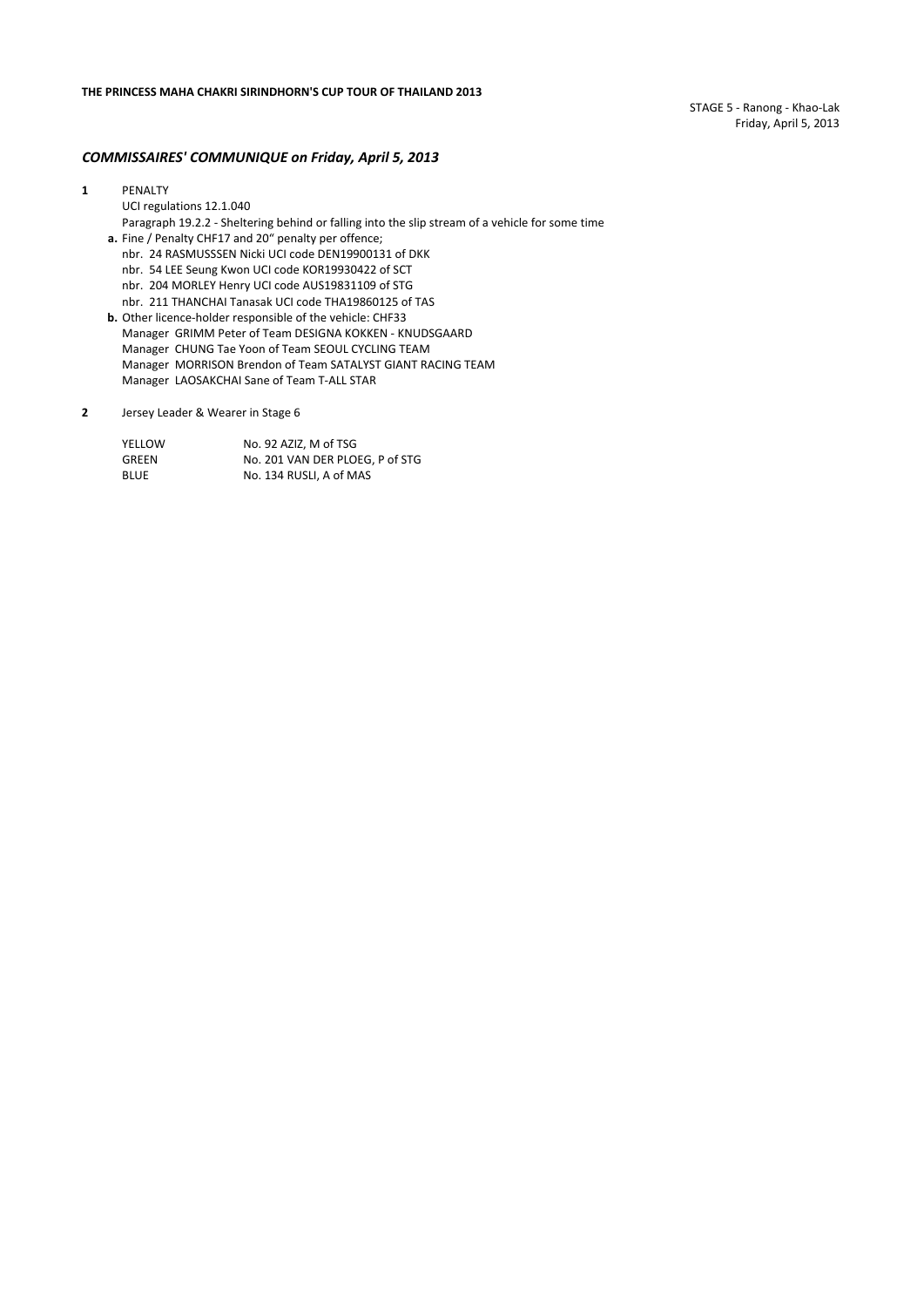STAGE 5 ‐ Ranong ‐ Khao‐Lak Friday, April 5, 2013 09:00 Distance : 195 km Average Speed of Winner : 40.97km/hr Fine

## *STAGE INDIVIDUAL CLASSIFICATION*

| PLACE           | NO             | <b>NAT</b> |          | SURNAME, NAME                       | <b>TEAM</b> | <b>TIME</b> |       | <b>GAP BONUSES</b> | PENALTY |
|-----------------|----------------|------------|----------|-------------------------------------|-------------|-------------|-------|--------------------|---------|
| 1               | 52             | <b>KOR</b> | 19740615 | CHO Ho Sung                         | SCT         | 4:45:33     |       | 11                 |         |
| 2               | 154            | <b>THA</b> | 19880323 | SAI-UDOMSIL Phuchong                | THA         | 4:45:37     | 00:04 | 09                 |         |
| 3               | 55             | <b>KOR</b> | 19930618 | PARK Kyoung Ho                      | SCT         | 4:45:55     | 00:22 | 04                 |         |
| 4               | 201            | AUS        | 19891109 | VAN DER PLOEG Paul                  | <b>STG</b>  | 4:45:55     | 00:22 | 00                 |         |
| 5               | 14             | AUS        | 19880925 | <b>JONES Caleb</b>                  | CCN         | 4:45:55     | 00:22 | 00                 |         |
| 6               | 95             | MAS        | 19880915 | SALLEH Mohd Harrif                  | <b>TSG</b>  | 4:45:55     | 00:22 | 00                 |         |
| 7               | $\overline{2}$ | <b>JPN</b> | 19871122 | <b>FUKUDA Shimpei</b>               | AIS         | 4:45:55     | 00:22 | 00                 |         |
| 8               | 91             | MAS        | 19831210 | SALLEH Mohd Zamri                   | <b>TSG</b>  | 4:45:55     | 00:22 | 00                 |         |
| 9               | 71             | AUS        | 19780425 | <b>ROGERS Rico</b>                  | <b>BCP</b>  | 4:45:55     | 00:22 | 00                 |         |
|                 | 124            | <b>KAZ</b> | 19941221 | MORDVINTSEV Kirill                  | KAZ         | 4:45:55     | 00:22 | 00                 |         |
| 10<br>11        | 84             | PHI        | 19820726 | <b>HUALDA Ronnel</b>                | T7E         | 4:45:55     | 00:22 | 00                 |         |
|                 |                |            | 19890519 |                                     |             |             | 00:22 |                    |         |
| 12              | 65             | <b>JPN</b> |          | YOSHIDA Hayato                      | SMN         | 4:45:55     |       | 00                 |         |
| 13              | 31             | <b>POL</b> | 19810401 | <b>WIESIAK Mariusz</b>              | <b>MTR</b>  | 4:45:55     | 00:22 | 00                 |         |
| 14              | $\overline{4}$ | <b>JPN</b> | 19890201 | KIMORI Nozomu                       | AIS         | 4:45:55     | 00:22 | 00                 |         |
| 15              | 21             | <b>DEN</b> | 19870831 | <b>NIELSEN Philip</b>               | <b>DKK</b>  | 4:45:55     | 00:22 | 00                 |         |
| 16              | 171            | <b>VIE</b> | 19890924 | <b>BUI Minh Thuy</b>                | <b>VIE</b>  | 4:45:55     | 00:22 | 00                 |         |
| 17              | 214            | <b>THA</b> | 19930613 | SANIKWATHI Thanawut                 | <b>TAS</b>  | 4:45:55     | 00:22 | 00                 |         |
| 18              | 101            | <b>TPE</b> | 19850622 | WU Po Hung                          | <b>TPE</b>  | 4:45:55     | 00:22 | 00                 |         |
| 19              | 114            | <b>HKG</b> | 19880226 | <b>KWOK Ho Ting Marco</b>           | <b>HKG</b>  | 4:45:55     | 00:22 | 00                 |         |
| 20              | 195            | <b>INA</b> | 19830626 | PRIYA PRASETYA Heksa                | EDH         | 4:45:55     | 00:22 | 00                 |         |
| 21              | 15             | <b>KOR</b> | 19880928 | LEE Ki Suk                          | CCN         | 4:45:55     | 00:22 | 00                 |         |
| 22              | 183            | AUS        | 19880119 | <b>REPACHOLI Douglas</b>            | COP         | 4:45:55     | 00:22 | 00                 |         |
| 23              | 11             | <b>NED</b> | 19660610 | NEDERLOF Leendertarie               | <b>CCN</b>  | 4:45:55     | 00:22 | 00                 |         |
| 24              | 54             | <b>KOR</b> | 19930422 | LEE Seung Kwon                      | SCT         | 4:45:55     | 00:22 | 00                 | 20      |
| 25              | 102            | <b>TPE</b> | 19851228 | <b>HUNG Kun Hung</b>                | <b>TPE</b>  | 4:45:55     | 00:22 | 00                 |         |
| 26              | 104            | <b>TPE</b> | 19940621 | LIU En Chieh                        | <b>TPE</b>  | 4:45:55     | 00:22 | 00                 |         |
| 27              | 163            | <b>UZB</b> | 19910405 | <b>GORBACHEV Gleb</b>               | UZB         | 4:45:55     | 00:22 | 00                 |         |
| 28              | $\mathbf{1}$   | <b>JPN</b> | 19841227 | NAKAJIMA Yasuharu                   | AIS         | 4:45:55     | 00:22 | 00                 |         |
| 29              | 182            | AUS        | 19781126 | <b>BARENDILLA Carlo</b>             | COP         | 4:45:55     | 00:22 | 00                 |         |
|                 |                |            |          |                                     | COP         |             |       |                    |         |
| 30              | 184            | AUS        | 19851031 | <b>WALKER William</b>               |             | 4:45:55     | 00:22 | 00                 |         |
| $\overline{31}$ | 151            | <b>THA</b> | 19890318 | <b>BOONRATANATHANAKORN Thurakit</b> | <b>THA</b>  | 4:45:55     | 00:22 | 00                 |         |
| 32              | 152            | <b>THA</b> | 19910405 | CHANGPAD Kritsada                   | <b>THA</b>  | 4:45:55     | 00:22 | 00                 |         |
| 33              | 164            | <b>UZB</b> | 19860522 | <b>KARIMOV Ruslan</b>               | UZB         | 4:45:55     | 00:22 | 00                 |         |
| 34              | 181            | AUS        | 19620202 | MCMURDO Hilton                      | COP         | 4:45:55     | 00:22 | 00                 |         |
| 35              | 115            | <b>HKG</b> | 19940120 | LEUNG Chun Wing                     | <b>HKG</b>  | 4:45:55     | 00:22 | 00                 |         |
| 36              | 82             | PHI        | 19920702 | AQUINO Jerry JR                     | T7E         | 4:45:55     | 00:22 | 00                 |         |
| 37              | 72             | AZE        | 19870212 | <b>ASADOV Elchin</b>                | <b>BCP</b>  | 4:45:55     | 00:22 | 00                 |         |
| 38              | 74             | <b>IRL</b> | 19880720 | <b>McCONVEY Conner</b>              | <b>BCP</b>  | 4:45:55     | 00:22 | 00                 |         |
| 39              | 175            | <b>VIE</b> | 19921204 | TRINH Duc Tam                       | <b>VIE</b>  | 4:45:55     | 00:22 | 00                 |         |
| 40              | 185            | AUS        | 19870819 | <b>WILLIAMS Andrew</b>              | COP         | 4:45:55     | 00:22 | 00                 |         |
| 41              | 153            | THA        | 19911018 | LIPHONGYU Nawuti                    | THA         | 4:45:55     | 00:22 | 00                 |         |
| 42              | 81             | PHI        | 19811222 | RAVINA Jonipher B                   | T7E         | 4:45:55     | 00:22 | 00                 |         |
| 43              | 205            | AUS        | 19881210 | SMYTH Alexander                     | STG         | 4:45:55     | 00:22 | 00                 |         |
| 44              | 121            | KAZ        | 19940127 | <b>ASTAFYEV Stepan</b>              | KAZ         | 4:45:55     | 00:22 | 00                 |         |
| 45              | 122            | KAZ        | 19940923 | <b>KAZANTSEV Timur</b>              | KAZ         | 4:45:55     | 00:22 | 00                 |         |
| 46              | 174            | VIE        | 19891022 | <b>TANG Tri Hung</b>                | VIE         | 4:45:55     | 00:22 | 00                 |         |
| 47              | 173            | VIE        | 19930919 | <b>NGUYEN Hoang Sang</b>            |             | 4:45:55     | 00:22 |                    |         |
|                 |                |            |          |                                     | VIE         |             |       | 00                 |         |
| 48              | 92             | MAS        | 19860719 | AZIZ Mohd Saiful Anuar              | <b>TSG</b>  | 4:45:55     | 00:22 | 00                 |         |
| 49              | 44             | SIN        | 19901214 | <b>GOH Choon Huat</b>               | WIL         | 4:45:55     | 00:22 | 00                 |         |
| 50              | 25             | DEN        | 19890605 | <b>WARSOE Emil</b>                  | <b>DKK</b>  | 4:45:55     | 00:22 | 00                 |         |
| 51              | 134            | MAS        | 19870205 | RUSLI Amir Mustafa                  | MAS         | 4:45:55     | 00:22 | 00                 |         |
| 52              | 112            | <b>HKG</b> | 19910208 | <b>CHEUNG King Lok</b>              | HKG         | 4:45:55     | 00:22 | 00                 |         |
| 53              | 211            | <b>THA</b> | 19860125 | <b>THANCHAI Tanasak</b>             | TAS         | 4:45:55     | 00:22 | 00                 | 20      |
| 54              | 75             | <b>UKR</b> | 19840108 | SURUTKOVYCH Oleksandr               | <b>BCP</b>  | 4:45:55     | 00:22 | 00                 |         |
| 55              | 111            | HKG        | 19910505 | CHOI Ki Ho                          | HKG         | 4:45:55     | 00:22 | 00                 |         |
| 56              | 61             | <b>JPN</b> | 19850621 | <b>HATANAKA Yusuke</b>              | SMN         | 4:45:55     | 00:22 | 00                 |         |
| 57              | 83             | PHI        | 19850911 | GALEDO Mark John                    | T7E         | 4:45:55     | 00:22 | 00                 |         |
| 58              | 135            | MAS        | 19860620 | ZAINAL Mohd Nor Rizuan              | MAS         | 4:45:55     | 00:22 | 00                 |         |
|                 |                |            |          |                                     |             |             |       |                    |         |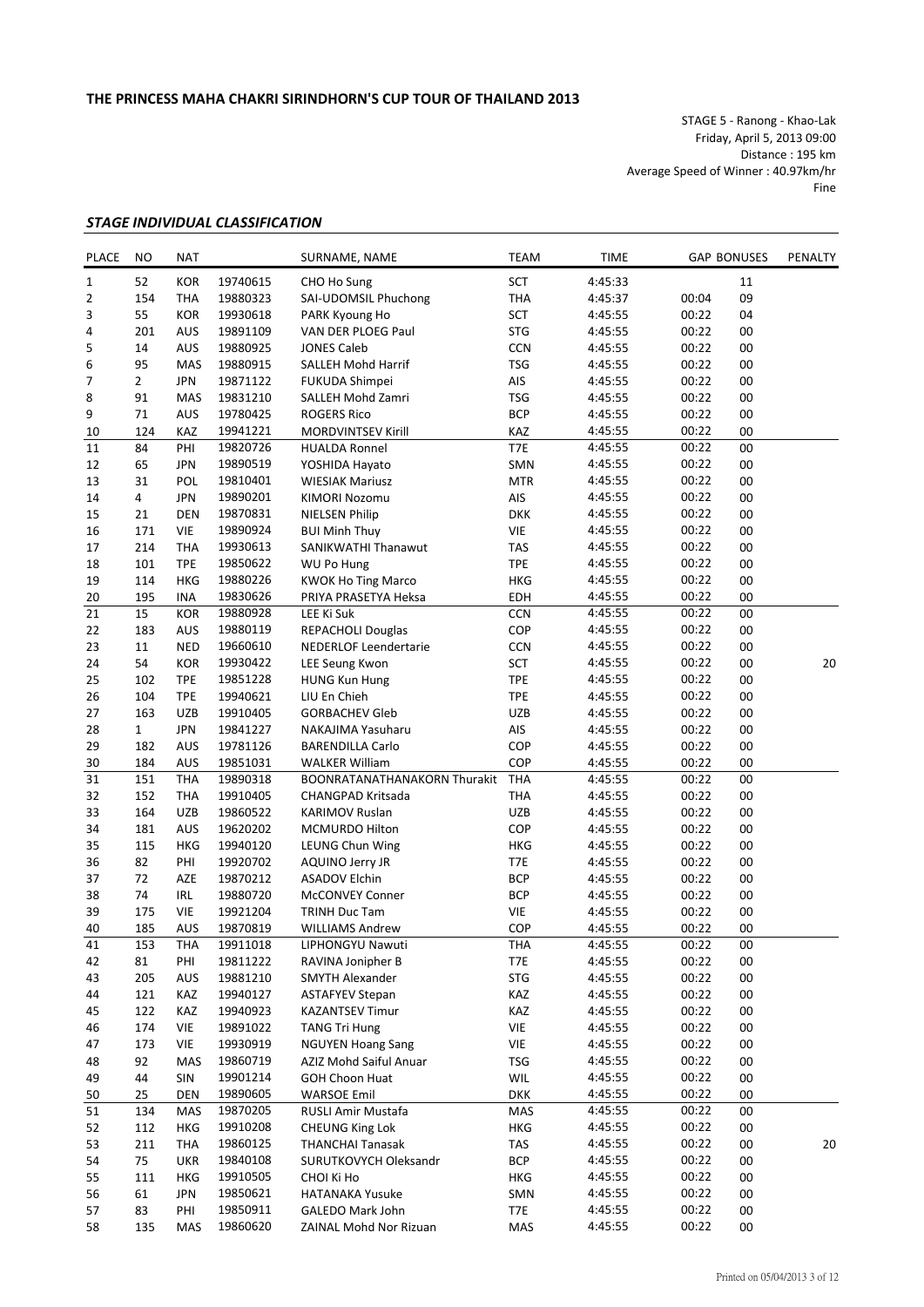| 59 | 162 | <b>UZB</b> | 19850918 | <b>ABREKOV Yusup</b>           | <b>UZB</b> | 4:45:55 | 00:22 | 00 |        |
|----|-----|------------|----------|--------------------------------|------------|---------|-------|----|--------|
| 60 | 165 | <b>UZB</b> | 19840518 | <b>VOLIK Konstantin</b>        | <b>UZB</b> | 4:45:55 | 00:22 | 00 |        |
| 61 | 191 | AUS        | 19730106 | <b>HOLLANDS Eddy</b>           | EDH        | 4:45:55 | 00:22 | 00 |        |
| 62 | 105 | <b>TPE</b> | 19920313 | <b>TSENG Yi Hao</b>            | <b>TPE</b> | 4:45:55 | 00:22 | 00 |        |
| 63 | 62  | <b>JPN</b> | 19890801 | <b>IRIBE Shotaro</b>           | SMN        | 4:45:55 | 00:22 | 00 |        |
| 64 | 51  | <b>KOR</b> | 19861017 | LEE Won Jae                    | SCT        | 4:45:55 | 00:22 | 00 |        |
| 65 | 155 | <b>THA</b> | 19940318 | YORDSUWAN Setthawut            | <b>THA</b> | 4:45:55 | 00:22 | 00 |        |
| 66 | 133 | <b>MAS</b> | 19870726 | <b>MISBAH Muhamad Rauf Nur</b> | MAS        | 4:45:55 | 00:22 | 00 |        |
| 67 | 131 | <b>MAS</b> | 19860409 | AHMAD LUTFI Muhammad Fauzan    | MAS        | 4:45:55 | 00:22 | 00 |        |
| 68 | 203 | <b>AUS</b> | 19780617 | <b>HALL Bradeley</b>           | <b>STG</b> | 4:45:55 | 00:22 | 00 |        |
| 69 | 85  | PHI        | 19860313 | <b>SICAM Harvey</b>            | T7E        | 4:45:55 | 00:22 | 00 |        |
| 70 | 93  | MAS        | 19890609 | MAT AMIN Mohd Shahrul          | <b>TSG</b> | 4:45:55 | 00:22 | 00 |        |
| 71 | 193 | AUS        | 19870930 | <b>NEWMAN Scott</b>            | EDH        | 4:45:55 | 00:22 | 00 |        |
| 72 | 213 | <b>THA</b> | 19930925 | SAIUDOMSIL Puchol              | <b>TAS</b> | 4:45:55 | 00:22 | 00 |        |
| 73 | 63  | <b>JPN</b> | 19890722 | NONAKA Ryoma                   | SMN        | 4:45:55 | 00:22 | 00 |        |
| 74 | 33  | <b>JPN</b> | 19910629 | <b>KOMAKI Yuya</b>             | <b>MTR</b> | 4:45:55 | 00:22 | 00 |        |
| 75 | 45  | <b>NED</b> | 19831212 | RABOU Thomas Josephus          | WIL        | 4:45:55 | 00:22 | 00 |        |
| 76 | 204 | AUS        | 19831109 | <b>MORLEY Henry</b>            | <b>STG</b> | 4:45:55 | 00:22 | 00 | 20     |
| 77 | 41  | <b>MAS</b> | 19861102 | LOH Sea Keong                  | WIL        | 4:45:55 | 00:22 | 00 |        |
| 78 | 53  | <b>KOR</b> | 19940711 | KO Do Kyun                     | SCT        | 4:45:55 | 00:22 | 00 |        |
| 79 | 172 | <b>VIE</b> | 19880712 | HO Van Phuc                    | <b>VIE</b> | 4:45:55 | 00:22 | 00 |        |
| 80 | 32  | <b>KOR</b> | 19861015 | KIM Do Hyoung                  | <b>MTR</b> | 4:45:55 | 00:22 | 00 |        |
| 81 | 215 | <b>THA</b> | 19931027 | SEEHABUNTONG Poompat           | <b>TAS</b> | 4:45:55 | 00:22 | 00 |        |
| 82 | 113 | <b>HKG</b> | 19850903 | <b>CHEUNG King Wai</b>         | <b>HKG</b> | 4:45:55 | 00:22 | 00 |        |
| 83 | 161 | <b>UZB</b> | 19820611 | HALMURATOV Muradjan            | <b>UZB</b> | 4:45:55 | 00:22 | 00 |        |
| 84 | 23  | <b>DEN</b> | 19671007 | PETERSEN Soren                 | <b>DKK</b> | 4:45:55 | 00:22 | 00 |        |
| 85 | 202 | <b>AUS</b> | 19850424 | <b>ENGLISH Peter</b>           | <b>STG</b> | 4:45:55 | 00:22 | 00 |        |
| 86 | 34  | <b>JPN</b> | 19890606 | <b>KUBOKI Kazushige</b>        | <b>MTR</b> | 4:46:12 | 00:39 | 00 |        |
| 87 | 3   | <b>JPN</b> | 19881113 | <b>HIRATSUKA Yoshimitsu</b>    | AIS        | 4:46:14 | 00:41 | 00 |        |
| 88 | 94  | <b>MAS</b> | 19860811 | ROSDI Mohd Nor Umardi          | <b>TSG</b> | 4:46:17 | 00:44 | 00 |        |
| 89 | 35  | <b>JPN</b> | 19910812 | YASUHARA Daiki                 | <b>MTR</b> | 4:46:17 | 00:44 | 00 |        |
| 90 | 24  | <b>DEN</b> | 19900131 | RASMUSSSEN Nicki               | <b>DKK</b> | 4:46:20 | 00:47 | 00 | $20\,$ |
| 91 | 64  | <b>JPN</b> | 19890510 | YASUI Masahiko                 | SMN        | 4:46:20 | 00:47 | 00 |        |
| 92 | 145 | <b>MYA</b> | 19900207 | That Paing Htwe                | <b>MYA</b> | 4:46:54 | 01:21 | 00 |        |
| 93 | 212 | <b>THA</b> | 19910311 | RUANPAE Jakapan                | <b>TAS</b> | 4:46:57 | 01:24 | 00 |        |
| 94 | 132 | <b>MAS</b> | 19901226 | ALIAS Ahmad Fakhrullah         | <b>MAS</b> | 4:49:33 | 04:00 | 00 |        |
| 95 | 123 | KAZ        | 19940530 | <b>MARUKHIH Vitaliy</b>        | KAZ        | 4:49:33 | 04:00 | 03 |        |
| 96 | 73  | AZE        | 19920112 | <b>ISGANDAROV Tural</b>        | <b>BCP</b> | 4:53:36 | 08:03 | 05 |        |
|    |     |            |          |                                |            |         |       |    |        |

# *OUT OF RACE*

NIL

NOTE: DSQ ‐ Disqualified, DNF ‐ Did Not Finish, DNS ‐ Did Not Start

No of Starters : 96 No of Starters Not Starting: 0 No of Riders Finish After Deadline : 0 No of Riders Dropping Out : 0 No of Riders Disqualified : 0 No of Riders Finished : 96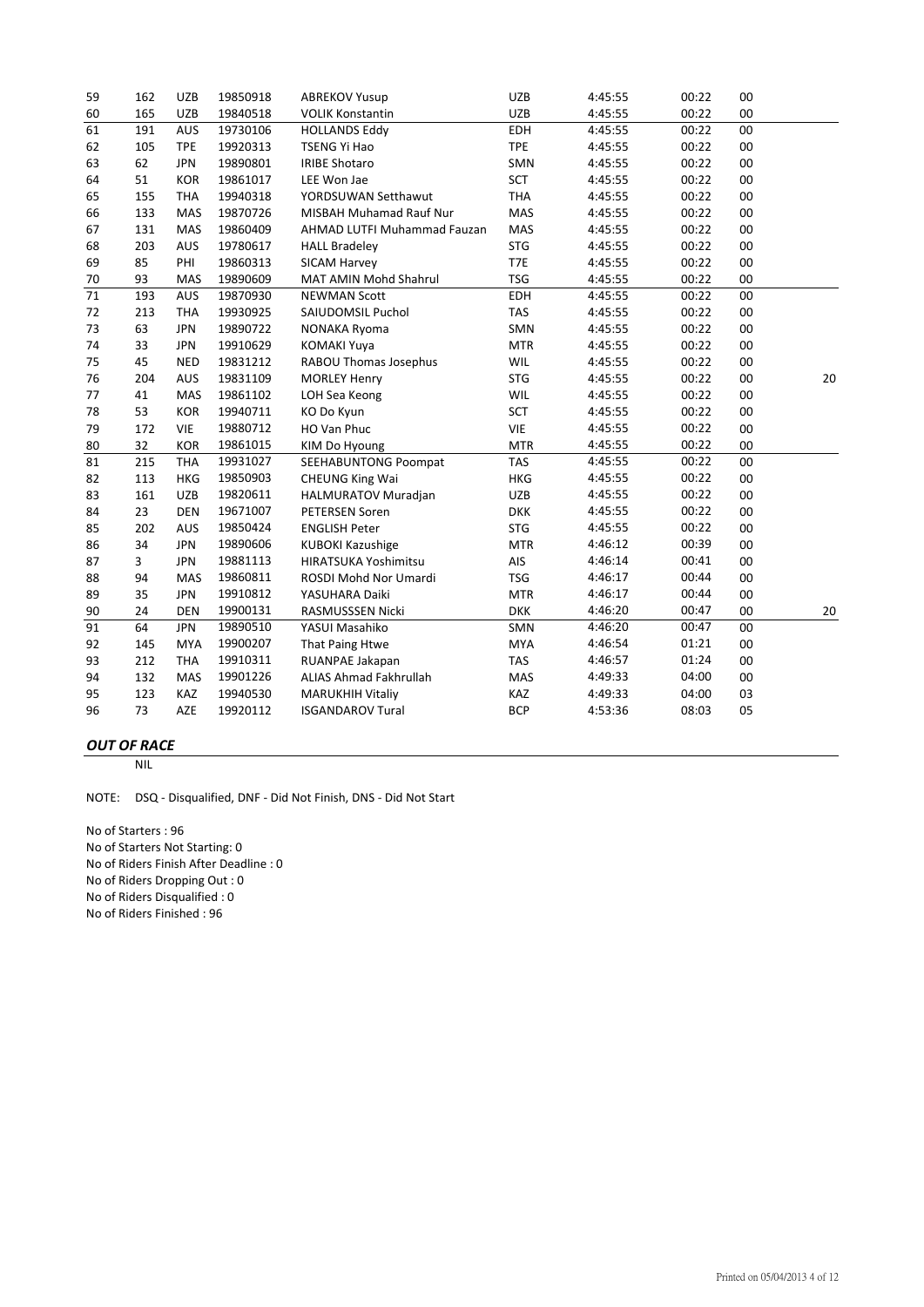# *STAGE TEAM CLASSIFICATION*

| PLACE                   | TEAM                                                    | <b>MEMBERS</b> | <b>TIME</b> | GAP   |  |
|-------------------------|---------------------------------------------------------|----------------|-------------|-------|--|
| $\mathbf{1}$            | SEOUL CYCLING TEAM                                      | 52,55,54       | 14:17:23    |       |  |
| 2                       | <b>TEAM THAILAND</b>                                    | 154,151,152    | 14:17:27    | 00:04 |  |
| 3                       | <b>CCN CYCLING TEAM</b>                                 | 14, 15, 11     | 14:17:45    | 00:22 |  |
| 4                       | AISAN RACING TEAM                                       | 2,4,1          | 14:17:45    | 00:22 |  |
| $\overline{\mathbf{5}}$ | <b>TERENGGANU CYCLING TEAM</b>                          | 95,91,92       | 14:17:45    | 00:22 |  |
| 6                       | CHINESE TAIPEI NATIONAL TEAM                            | 101,102,104    | 14:17:45    | 00:22 |  |
| 7                       | CITY OF PERTH CYCLING TEAM                              | 183, 182, 184  | 14:17:45    | 00:22 |  |
| 8                       | SYNERGY BAKU CYCLING PROJECT                            | 71,72,74       | 14:17:45    | 00:22 |  |
| 9                       | TEAM 7 ELEVEN PRESENTED BY ROAD BIKE PHILIPPIN 84,82,81 |                | 14:17:45    | 00:22 |  |
| 10                      | <b>TEAM KAZAKHSTAN</b>                                  | 124,121,122    | 14:17:45    | 00:22 |  |
| 11                      | <b>VIETNAM NATIONAL TEAM</b>                            | 171,175,174    | 14:17:45    | 00:22 |  |
| 12                      | <b>TEAM HONG KONG CHINA</b>                             | 114,115,112    | 14:17:45    | 00:22 |  |
| 13                      | SATALYST GIANT RACING TEAM                              | 201,205,203    | 14:17:45    | 00:22 |  |
| 14                      | UZEBEKISTAN NATIONAL TEAM                               | 163,164,162    | 14:17:45    | 00:22 |  |
| 15                      | SHIMANO RACING TEAM                                     | 65,61,62       | 14:17:45    | 00:22 |  |
| 16                      | <b>T-ALL STAR</b>                                       | 214,211,213    | 14:17:45    | 00:22 |  |
| 17                      | DESIGNA KOKKEN - KNUDSGAARD                             | 21,25,23       | 14:17:45    | 00:22 |  |
| 18                      | EDDY HOLLANDS BICYCLE SERVICES                          | 195,191,193    | 14:17:45    | 00:22 |  |
| 19                      | <b>MATRIX POWERTAG</b>                                  | 31,33,32       | 14:17:45    | 00:22 |  |
| 20                      | <b>MALAYSIA NATIONAL TEAM</b>                           | 134,135,133    | 14:17:45    | 00:22 |  |
| 21                      | <b>WILIER SINGAPORE TEAM</b>                            | 44,45,41       | 14:17:45    | 00:22 |  |

#### *STAGE BEST ASEAN RIDER*

| PLACE          | <b>NO</b> | <b>NAME</b>             | TIME GAP      | PLACE NO |     | NAME                  | TIME          | GAP |
|----------------|-----------|-------------------------|---------------|----------|-----|-----------------------|---------------|-----|
| $\mathbf{1}$   | 154       | SAI-UDOMSIL P - THA     | 4:45:37       | 11       | 155 | YORDSUWAN S - THA     | 4:45:55 00:18 |     |
| 2              | 171       | <b>BUI M - VIE</b>      | 4:45:55 00:18 | 12       | 133 | MISBAH M - MAS        | 4:45:55 00:18 |     |
| 3              | 151       | <b>BOONRATANATHANAK</b> | 4:45:55 00:18 | 13       | 131 | AHMAD LUTFI M - MAS   | 4:45:55 00:18 |     |
| 4              | 152       | CHANGPAD K - THA        | 4:45:55 00:18 | 14       | 172 | HO V - VIE            | 4:45:55 00:18 |     |
| 5              | 175       | TRINH D - VIE           | 4:45:55 00:18 | 15       | 145 | That Paing Htwe - MY/ | 4:46:54 01:17 |     |
| 6              | 153       | LIPHONGYU N - THA       | 4:45:55 00:18 | 16       | 132 | ALIAS A - MAS         | 4:49:33 03:56 |     |
| $\overline{7}$ | 174       | TANG T - VIE            | 4:45:55 00:18 |          |     |                       |               |     |
| 8              | 173       | NGUYEN H - VIE          | 4:45:55 00:18 |          |     |                       |               |     |
| 9              | 134       | RUSLI A - MAS           | 4:45:55 00:18 |          |     |                       |               |     |
| 10             | 135       | ZAINAL M - MAS          | 4:45:55 00:18 |          |     |                       |               |     |

#### *STAGE ASEAN TEAM CLASSIFICATION*

| <b>PLACE</b> | TEAM                   | <b>MEMBERS</b> | <b>TIME</b> | GAP   |  |
|--------------|------------------------|----------------|-------------|-------|--|
|              | TEAM THAILAND          | 154,151,152    | 14:17:27    |       |  |
|              | VIETNAM NATIONAL TEAM  | 171,175,174    | 14:17:45    | 00:18 |  |
|              | MALAYSIA NATIONAL TEAM | 134,135,133    | 14:17:45    | 00:18 |  |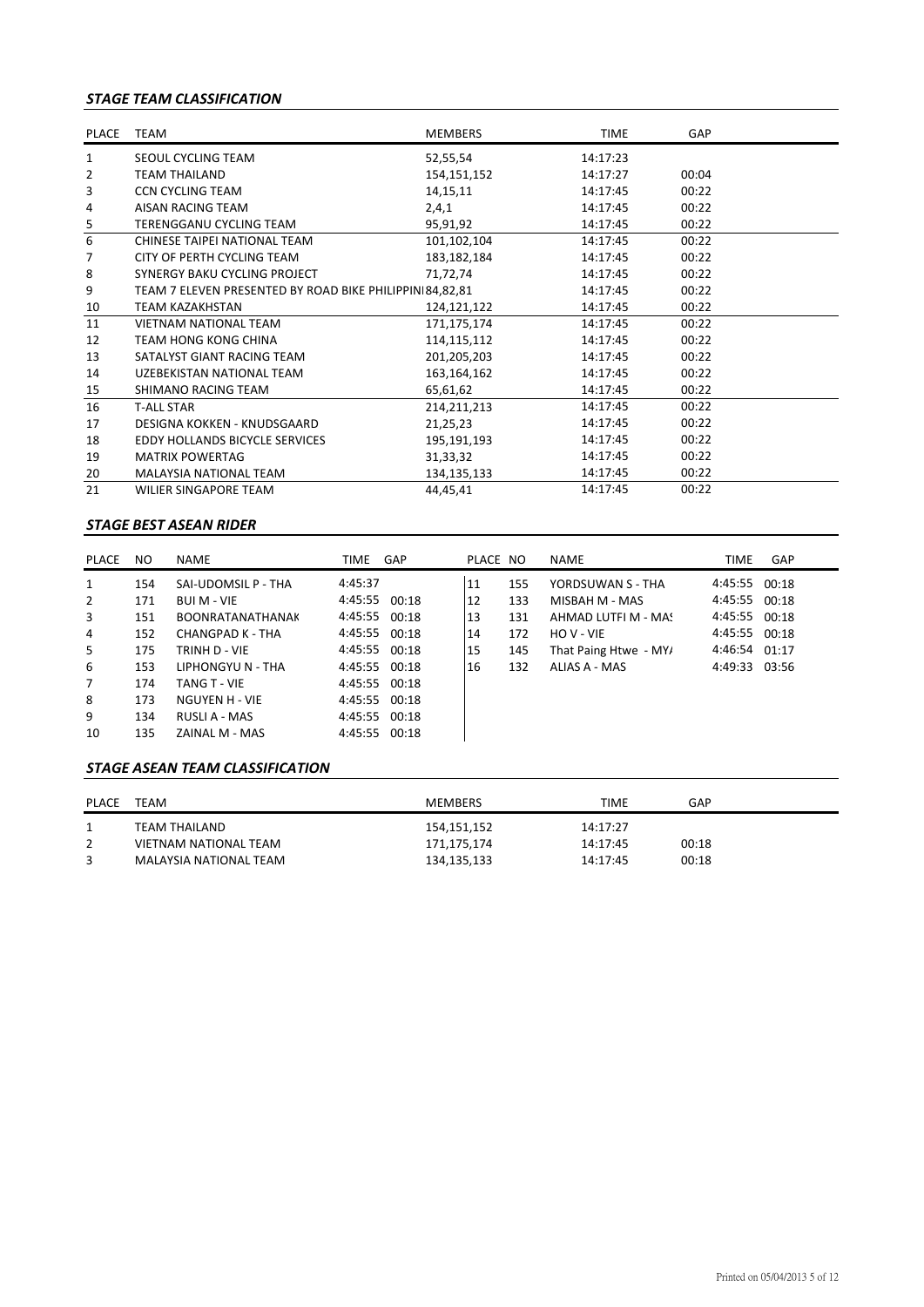AFTER STAGE 5 Friday, April 5, 2013 Total Distance Covered : 816.4 km Average Speed of Leader : 41.42 km/hr

## *INDIVIDUAL GENERAL CLASSIFICATION by TIME (YELLOW JERSEY)*

| <b>PLACE</b>     | NO  | UCI CODE   |          | SURNAME, NAME                       | <b>TEAM</b> | <b>TIME</b> | GAP   |
|------------------|-----|------------|----------|-------------------------------------|-------------|-------------|-------|
| $1\,$            | 92  | <b>MAS</b> | 19860719 | AZIZ Mohd Saiful Anuar              | <b>TSG</b>  | 19:42:33    |       |
| $\overline{2}$   | 111 | HKG        | 19910505 | CHOI Ki Ho                          | <b>HKG</b>  | 19:42:35    | 00:02 |
| 3                | 184 | AUS        | 19851031 | <b>WALKER William</b>               | COP         | 19:42:37    | 00:04 |
| 4                | 1   | <b>JPN</b> | 19841227 | NAKAJIMA Yasuharu                   | AIS         | 19:42:37    | 00:04 |
| 5                | 134 | MAS        | 19870205 | <b>RUSLI Amir Mustafa</b>           | MAS         | 19:43:06    | 00:33 |
| 6                | 74  | IRL        | 19880720 | McCONVEY Conner                     | <b>BCP</b>  | 19:43:08    | 00:35 |
| $\boldsymbol{7}$ | 201 | AUS        | 19891109 | VAN DER PLOEG Paul                  | <b>STG</b>  | 19:43:19    | 00:46 |
| 8                | 41  | MAS        | 19861102 | LOH Sea Keong                       | WIL         | 19:43:29    | 00:56 |
| 9                | 65  | <b>JPN</b> | 19890519 | YOSHIDA Hayato                      | SMN         | 19:43:35    | 01:02 |
| 10               | 31  | POL        | 19810401 | <b>WIESIAK Mariusz</b>              | <b>MTR</b>  | 19:43:37    | 01:04 |
| 11               | 72  | AZE        | 19870212 | <b>ASADOV Elchin</b>                | <b>BCP</b>  | 19:43:38    | 01:05 |
| 12               | 114 | <b>HKG</b> | 19880226 | <b>KWOK Ho Ting Marco</b>           | <b>HKG</b>  | 19:43:41    | 01:08 |
| 13               | 112 | <b>HKG</b> | 19910208 | <b>CHEUNG King Lok</b>              | <b>HKG</b>  | 19:43:47    | 01:14 |
| 14               | 131 | MAS        | 19860409 | AHMAD LUTFI Muhammad Fauzan         | MAS         | 19:44:04    | 01:31 |
| 15               | 14  | AUS        | 19880925 | <b>JONES Caleb</b>                  | CCN         | 19:44:12    | 01:39 |
| 16               | 61  | <b>JPN</b> | 19850621 | <b>HATANAKA Yusuke</b>              | SMN         | 19:44:22    | 01:49 |
| 17               | 155 | <b>THA</b> | 19940318 | YORDSUWAN Setthawut                 | <b>THA</b>  | 19:44:22    | 01:49 |
| 18               | 62  | <b>JPN</b> | 19890801 | <b>IRIBE Shotaro</b>                | SMN         | 19:44:40    | 02:07 |
| 19               | 63  | <b>JPN</b> | 19890722 | NONAKA Ryoma                        | SMN         | 19:44:49    | 02:16 |
| 20               | 153 | <b>THA</b> | 19911018 | LIPHONGYU Nawuti                    | <b>THA</b>  | 19:45:01    | 02:28 |
| 21               | 151 | <b>THA</b> | 19890318 | <b>BOONRATANATHANAKORN Thurakit</b> | <b>THA</b>  | 19:45:02    | 02:29 |
| 22               | 171 | <b>VIE</b> | 19890924 | <b>BUI Minh Thuy</b>                | <b>VIE</b>  | 19:45:11    | 02:38 |
| 23               | 175 | VIE        | 19921204 | <b>TRINH Duc Tam</b>                | VIE         | 19:45:12    | 02:39 |
| 24               | 91  | <b>MAS</b> | 19831210 | SALLEH Mohd Zamri                   | <b>TSG</b>  | 19:45:14    | 02:41 |
| 25               | 101 | <b>TPE</b> | 19850622 | WU Po Hung                          | <b>TPE</b>  | 19:45:16    | 02:43 |
| 26               | 11  | <b>NED</b> | 19660610 | <b>NEDERLOF Leendertarie</b>        | <b>CCN</b>  | 19:45:26    | 02:53 |
| 27               | 203 | AUS        | 19780617 | <b>HALL Bradeley</b>                | <b>STG</b>  | 19:45:26    | 02:53 |
| 28               | 173 | <b>VIE</b> | 19930919 | <b>NGUYEN Hoang Sang</b>            | <b>VIE</b>  | 19:45:26    | 02:53 |
| 29               | 133 | MAS        | 19870726 | MISBAH Muhamad Rauf Nur             | MAS         | 19:45:26    | 02:53 |
| 30               | 191 | AUS        | 19730106 | <b>HOLLANDS Eddy</b>                | EDH         | 19:45:26    | 02:53 |
| 31               | 93  | MAS        | 19890609 | MAT AMIN Mohd Shahrul               | <b>TSG</b>  | 19:45:26    | 02:53 |
| 32               | 81  | PHI        | 19811222 | RAVINA Jonipher B                   | T7E         | 19:45:33    | 03:00 |
| 33               | 83  | PHI        | 19850911 | GALEDO Mark John                    | T7E         | 19:45:33    | 03:00 |
| 34               | 32  | <b>KOR</b> | 19861015 | KIM Do Hyoung                       | <b>MTR</b>  | 19:45:43    | 03:10 |
| 35               | 84  | PHI        | 19820726 | <b>HUALDA Ronnel</b>                | T7E         | 19:46:17    | 03:44 |
| 36               | 54  | KOR        | 19930422 | LEE Seung Kwon                      | SCT         | 19:46:22    | 03:49 |
| 37               | 94  | MAS        | 19860811 | ROSDI Mohd Nor Umardi               | <b>TSG</b>  | 19:46:40    | 04:07 |
| 38               | 154 | <b>THA</b> | 19880323 | SAI-UDOMSIL Phuchong                | <b>THA</b>  | 19:46:43    | 04:10 |
| 39               | 102 | <b>TPE</b> | 19851228 | <b>HUNG Kun Hung</b>                | <b>TPE</b>  | 19:46:50    | 04:17 |
| 40               | 162 | UZB        | 19850918 | <b>ABREKOV Yusup</b>                | <b>UZB</b>  | 19:46:50    | 04:17 |
| 41               | 15  | KOR        | 19880928 | LEE Ki Suk                          | CCN         | 19:47:28    | 04:55 |
| 42               | 204 | AUS        | 19831109 | <b>MORLEY Henry</b>                 | <b>STG</b>  | 19:47:48    | 05:15 |
| 43               | 53  | KOR        | 19940711 | KO Do Kyun                          | SCT         | 19:48:03    | 05:30 |
| 44               | 165 | UZB        | 19840518 | <b>VOLIK Konstantin</b>             | UZB         | 19:48:15    | 05:42 |
| 45               | 24  | <b>DEN</b> | 19900131 | RASMUSSSEN Nicki                    | <b>DKK</b>  | 19:48:18    | 05:45 |
| 46               | 182 | AUS        | 19781126 | <b>BARENDILLA Carlo</b>             | COP         | 19:48:24    | 05:51 |
| 47               | 135 | MAS        | 19860620 | ZAINAL Mohd Nor Rizuan              | MAS         | 19:48:27    | 05:54 |
| 48               | 122 | KAZ        | 19940923 | <b>KAZANTSEV Timur</b>              | KAZ         | 19:48:36    | 06:03 |
| 49               | 152 | <b>THA</b> | 19910405 | CHANGPAD Kritsada                   | THA         | 19:48:55    | 06:22 |
| 50               | 172 | <b>VIE</b> | 19880712 | HO Van Phuc                         | VIE         | 19:48:55    | 06:22 |
| 51               | 82  | PHI        | 19920702 | AQUINO Jerry JR                     | T7E         | 19:48:56    | 06:23 |
| 52               | 51  | KOR        | 19861017 | LEE Won Jae                         | SCT         | 19:49:12    | 06:39 |
| 53               | 124 | KAZ        | 19941221 | MORDVINTSEV Kirill                  | KAZ         | 19:51:18    | 08:45 |
| 54               | 25  | DEN        | 19890605 | <b>WARSOE Emil</b>                  | <b>DKK</b>  | 19:51:33    | 09:00 |
| 55               | 164 | UZB        | 19860522 | KARIMOV Ruslan                      | UZB         | 19:51:39    | 09:06 |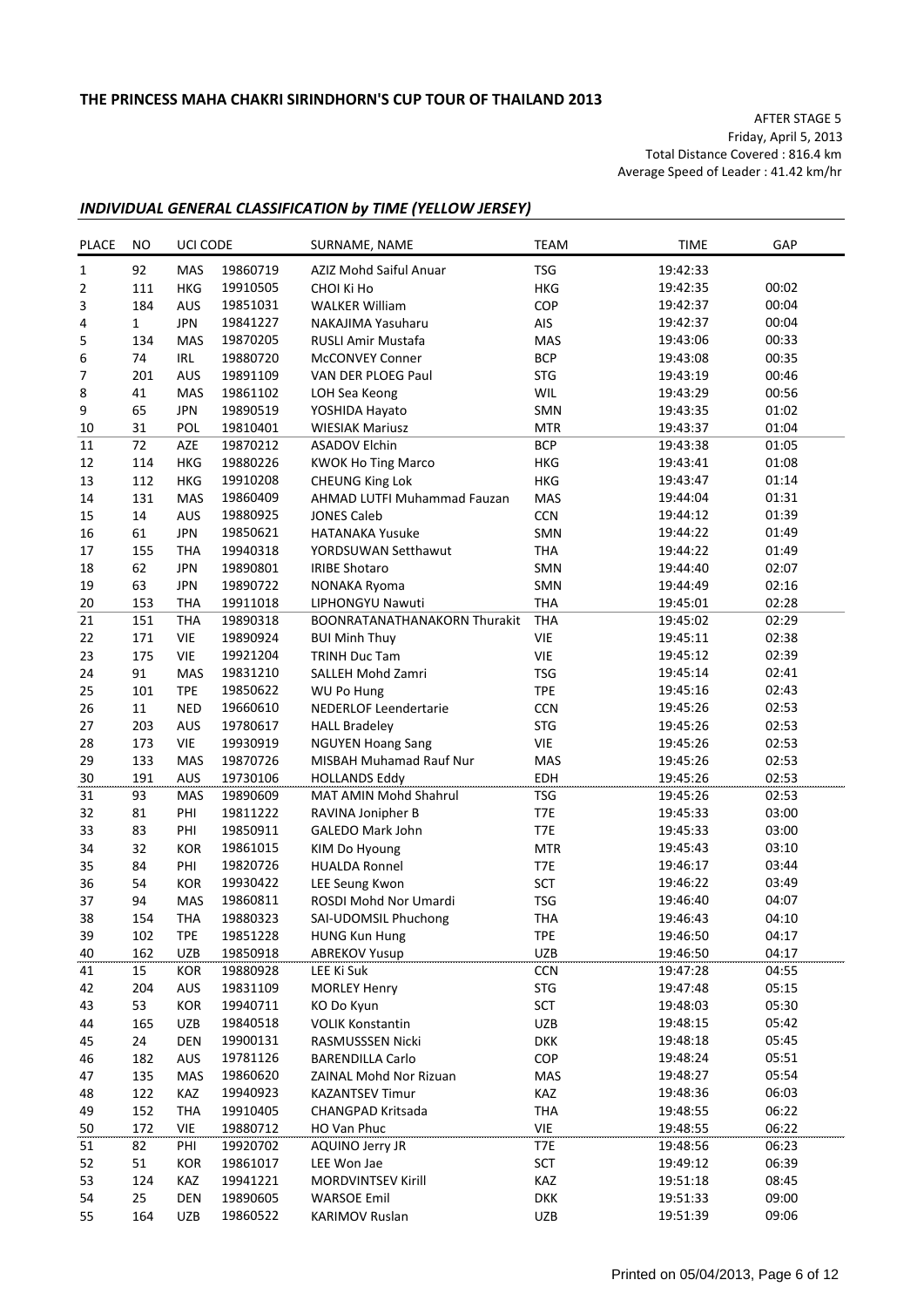| 56 | 52                      | <b>KOR</b> | 19740615 | CHO Ho Sung             | SCT        | 19:52:15 | 09:42 |
|----|-------------------------|------------|----------|-------------------------|------------|----------|-------|
| 57 | 195                     | <b>INA</b> | 19830626 | PRIYA PRASETYA Heksa    | EDH        | 19:52:58 | 10:25 |
| 58 | 71                      | AUS        | 19780425 | <b>ROGERS Rico</b>      | <b>BCP</b> | 19:53:00 | 10:27 |
| 59 | 105                     | <b>TPE</b> | 19920313 | <b>TSENG Yi Hao</b>     | <b>TPE</b> | 19:53:00 | 10:27 |
| 60 | $\overline{2}$          | <b>JPN</b> | 19871122 | FUKUDA Shimpei          | AIS        | 19:53:10 | 10:37 |
| 61 | 183                     | <b>AUS</b> | 19880119 | REPACHOLI Douglas       | COP        | 19:53:13 | 10:40 |
| 62 | 161                     | <b>UZB</b> | 19820611 | HALMURATOV Muradjan     | <b>UZB</b> | 19:53:13 | 10:40 |
| 63 | 34                      | <b>JPN</b> | 19890606 | <b>KUBOKI Kazushige</b> | <b>MTR</b> | 19:53:37 | 11:04 |
| 64 | 85                      | PHI        | 19860313 | SICAM Harvey            | T7E        | 19:53:53 | 11:20 |
| 65 | 115                     | <b>HKG</b> | 19940120 | LEUNG Chun Wing         | <b>HKG</b> | 19:54:04 | 11:31 |
| 66 | 214                     | <b>THA</b> | 19930613 | SANIKWATHI Thanawut     | <b>TAS</b> | 19:54:06 | 11:33 |
| 67 | 95                      | MAS        | 19880915 | SALLEH Mohd Harrif      | <b>TSG</b> | 19:54:11 | 11:38 |
| 68 | 174                     | VIE        | 19891022 | <b>TANG Tri Hung</b>    | VIE        | 19:54:14 | 11:41 |
| 69 | 205                     | <b>AUS</b> | 19881210 | <b>SMYTH Alexander</b>  | <b>STG</b> | 19:54:14 | 11:41 |
| 70 | 44                      | SIN        | 19901214 | <b>GOH Choon Huat</b>   | WIL        | 19:54:14 | 11:41 |
| 71 | 33                      | <b>JPN</b> | 19910629 | <b>KOMAKI Yuya</b>      | <b>MTR</b> | 19:54:14 | 11:41 |
| 72 | 113                     | <b>HKG</b> | 19850903 | <b>CHEUNG King Wai</b>  | <b>HKG</b> | 19:54:14 | 11:41 |
| 73 | 202                     | AUS        | 19850424 | <b>ENGLISH Peter</b>    | <b>STG</b> | 19:54:14 | 11:41 |
| 74 | 121                     | KAZ        | 19940127 | <b>ASTAFYEV Stepan</b>  | KAZ        | 19:54:23 | 11:50 |
| 75 | 211                     | <b>THA</b> | 19860125 | <b>THANCHAI Tanasak</b> | <b>TAS</b> | 19:54:34 | 12:01 |
| 76 | 64                      | <b>JPN</b> | 19890510 | YASUI Masahiko          | SMN        | 19:54:39 | 12:06 |
| 77 | 35                      | <b>JPN</b> | 19910812 | YASUHARA Daiki          | <b>MTR</b> | 19:54:40 | 12:07 |
| 78 | 23                      | <b>DEN</b> | 19671007 | <b>PETERSEN Soren</b>   | <b>DKK</b> | 19:54:54 | 12:21 |
| 79 | 193                     | AUS        | 19870930 | <b>NEWMAN Scott</b>     | EDH        | 19:55:37 | 13:04 |
| 80 | 181                     | AUS        | 19620202 | MCMURDO Hilton          | COP        | 19:55:38 | 13:05 |
| 81 | 213                     | <b>THA</b> | 19930925 | SAIUDOMSIL Puchol       | <b>TAS</b> | 19:55:38 | 13:05 |
| 82 | 212                     | <b>THA</b> | 19910311 | RUANPAE Jakapan         | <b>TAS</b> | 19:56:01 | 13:28 |
| 83 | 45                      | <b>NED</b> | 19831212 | RABOU Thomas Josephus   | WIL        | 19:56:13 | 13:40 |
| 84 | 104                     | <b>TPE</b> | 19940621 | LIU En Chieh            | <b>TPE</b> | 19:56:46 | 14:13 |
| 85 | 132                     | MAS        | 19901226 | ALIAS Ahmad Fakhrullah  | MAS        | 19:56:48 | 14:15 |
| 86 | 185                     | AUS        | 19870819 | <b>WILLIAMS Andrew</b>  | COP        | 19:56:50 | 14:17 |
| 87 | $\overline{\mathbf{3}}$ | <b>JPN</b> | 19881113 | HIRATSUKA Yoshimitsu    | AIS        | 19:56:59 | 14:26 |
| 88 | 21                      | <b>DEN</b> | 19870831 | <b>NIELSEN Philip</b>   | <b>DKK</b> | 19:57:01 | 14:28 |
| 89 | 163                     | <b>UZB</b> | 19910405 | <b>GORBACHEV Gleb</b>   | <b>UZB</b> | 19:57:07 | 14:34 |
| 90 | 4                       | <b>JPN</b> | 19890201 | <b>KIMORI Nozomu</b>    | AIS        | 19:57:07 | 14:34 |
| 91 | 55                      | <b>KOR</b> | 19930618 | PARK Kyoung Ho          | SCT        | 19:57:08 | 14:35 |
| 92 | 215                     | <b>THA</b> | 19931027 | SEEHABUNTONG Poompat    | <b>TAS</b> | 19:58:23 | 15:50 |
| 93 | 75                      | <b>UKR</b> | 19840108 | SURUTKOVYCH Oleksandr   | <b>BCP</b> | 19:58:25 | 15:52 |
| 94 | 145                     | <b>MYA</b> | 19900207 | That Paing Htwe         | <b>MYA</b> | 20:01:43 | 19:10 |
| 95 | 73                      | AZE        | 19920112 | <b>ISGANDAROV Tural</b> | <b>BCP</b> | 20:01:47 | 19:14 |
| 96 | 123                     | KAZ        | 19940530 | <b>MARUKHIH Vitaliy</b> | KAZ        | 20:02:55 | 20:22 |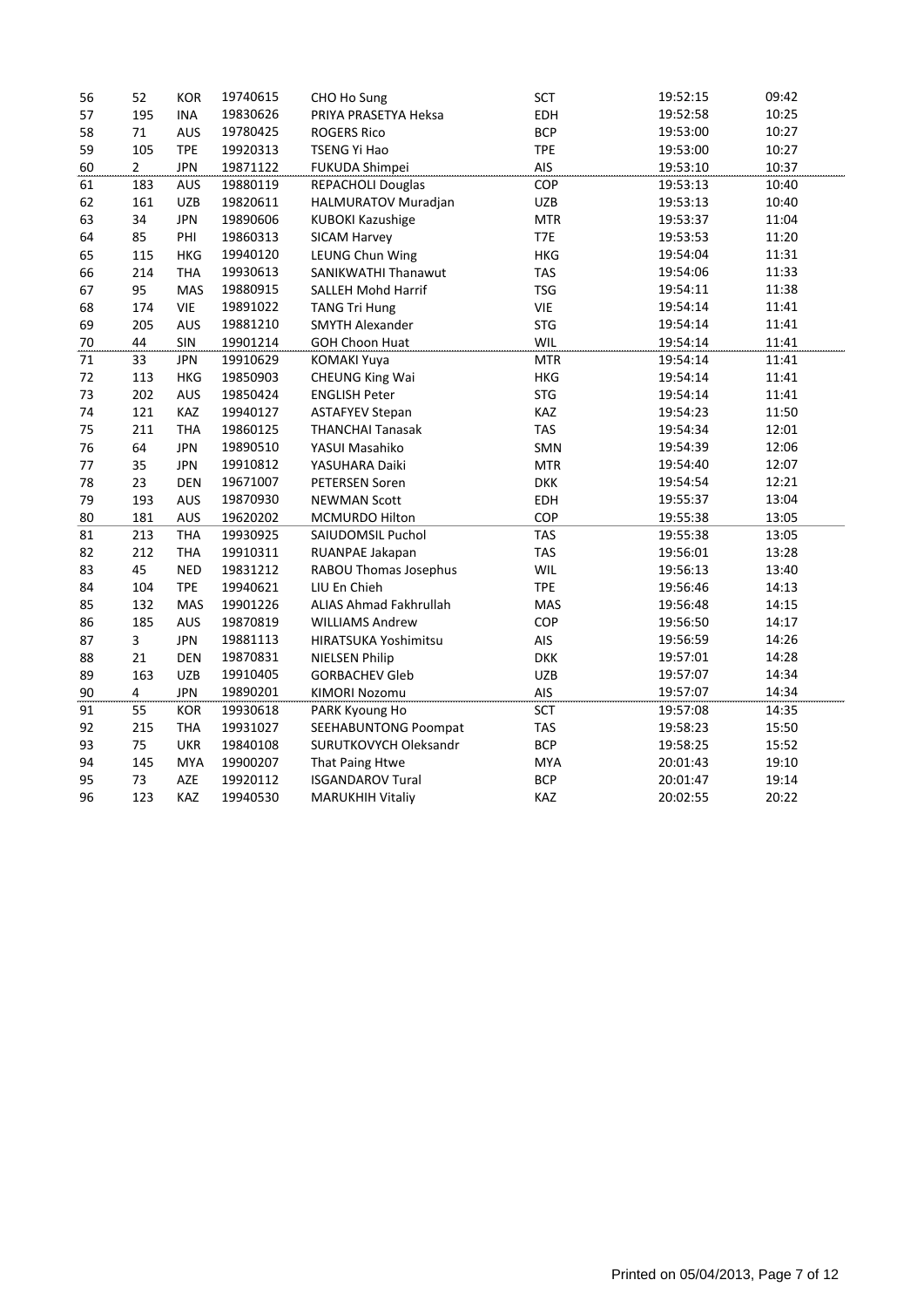# *TEAM GENERAL CLASSIFICATION by TIME*

| PLACE | <b>TEAM NAME</b>                                 | <b>CODE</b> | <b>TIME</b> | GAP   |
|-------|--------------------------------------------------|-------------|-------------|-------|
| 1     | TEAM HONG KONG CHINA                             | HKG         | 59:10:05    |       |
| 2     | SYNERGY BAKU CYCLING PROJECT                     | <b>BCP</b>  | 59:11:17    | 01:12 |
| 3     | <b>MALAYSIA NATIONAL TEAM</b>                    | MAS         | 59:11:36    | 01:31 |
| 4     | SHIMANO RACING TEAM                              | <b>SMN</b>  | 59:11:49    | 01:44 |
| 5     | <b>TEAM THAILAND</b>                             | THA         | 59:11:53    | 01:48 |
| 6     | TERENGGANU CYCLING TEAM                          | <b>TSG</b>  | 59:13:19    | 03:14 |
| 7     | SATALYST GIANT RACING TEAM                       | <b>STG</b>  | 59:13:29    | 03:24 |
| 8     | <b>VIETNAM NATIONAL TEAM</b>                     | <b>VIE</b>  | 59:15:53    | 05:48 |
| 9     | <b>CCN CYCLING TEAM</b>                          | <b>CCN</b>  | 59:17:08    | 07:03 |
| 10    | TEAM 7 ELEVEN PRESENTED BY ROAD BIKE PHILIPPINES | T7E         | 59:17:24    | 07:19 |
| 11    | SEOUL CYCLING TEAM                               | SCT         | 59:18:26    | 08:21 |
| 12    | <b>MATRIX POWERTAG</b>                           | <b>MTR</b>  | 59:21:36    | 11:31 |
| 13    | UZEBEKISTAN NATIONAL TEAM                        | <b>UZB</b>  | 59:22:50    | 12:45 |
| 14    | CITY OF PERTH CYCLING TEAM                       | <b>COP</b>  | 59:24:14    | 14:09 |
| 15    | CHINESE TAIPEI NATIONAL TEAM                     | <b>TPE</b>  | 59:25:06    | 15:01 |
| 16    | AISAN RACING TEAM                                | <b>AIS</b>  | 59:29:07    | 19:02 |
| 17    | DESIGNA KOKKEN - KNUDSGAARD                      | <b>DKK</b>  | 59:30:27    | 20:22 |
| 18    | <b>TEAM KAZAKHSTAN</b>                           | <b>KAZ</b>  | 59:31:15    | 21:10 |
| 19    | <b>EDDY HOLLANDS BICYCLE SERVICES</b>            | <b>EDH</b>  | 59:34:01    | 23:56 |
| 20    | WILIER SINGAPORE TEAM                            | WIL         | 59:34:06    | 24:01 |
| 21    | <b>T-ALL STAR</b>                                | <b>TAS</b>  | 59:42:39    | 32:34 |

## *OVERALL BEST ASEAN RIDERS (BLUE JERSEY)*

| PLACE          | NO. | SURNAME, NAME - TEAM    | <b>TIME</b>    | <b>GAP</b> | PLACE NO |     | SURNAME, NAME - TEAM  | <b>TIME</b>    | <b>GAP</b> |
|----------------|-----|-------------------------|----------------|------------|----------|-----|-----------------------|----------------|------------|
| 1              | 134 | RUSLI A - MAS           | 19:43:06       |            | 11       | 135 | ZAINAL M - MAS        | 19:48:27 05:21 |            |
| $\overline{2}$ | 131 | AHMAD LUTFI M - MAS     | 19:44:04 00:58 |            | 12       | 152 | CHANGPAD K - THA      | 19:48:55 05:49 |            |
| 3              | 155 | YORDSUWAN S - THA       | 19:44:22 01:16 |            | 13       | 172 | HOV-VIE               | 19:48:55 05:49 |            |
| 4              | 153 | LIPHONGYU N - THA       | 19:45:01 01:55 |            | 14       | 174 | TANG T - VIE          | 19:54:14 11:08 |            |
| 5              | 151 | <b>BOONRATANATHANAK</b> | 19:45:02 01:56 |            | 15       | 132 | ALIAS A - MAS         | 19:56:48 13:42 |            |
| 6              | 171 | <b>BUI M - VIE</b>      | 19:45:11 02:05 |            | 16       | 145 | That Paing Htwe - MY/ | 20:01:43 18:37 |            |
| $\overline{7}$ | 175 | TRINH D - VIE           | 19:45:12 02:06 |            |          |     |                       |                |            |
| 8              | 173 | NGUYEN H - VIE          | 19:45:26 02:20 |            |          |     |                       |                |            |
| 9              | 133 | MISBAH M - MAS          | 19:45:26 02:20 |            |          |     |                       |                |            |
| 10             | 154 | SAI-UDOMSIL P - THA     | 19:46:43 03:37 |            |          |     |                       |                |            |

# *TEAM GENERAL CLASSIFICATION by TIME for ASEAN TEAM*

| <b>PLACE</b> | TEAM NAME              | CODE       | TIME     | GAP   |
|--------------|------------------------|------------|----------|-------|
|              | MALAYSIA NATIONAL TEAM | <b>MAS</b> | 59:11:36 |       |
|              | TEAM THAILAND          | <b>THA</b> | 59:11:53 | 00:17 |
|              | VIETNAM NATIONAL TEAM  | VIE        | 59:15:53 | 04:17 |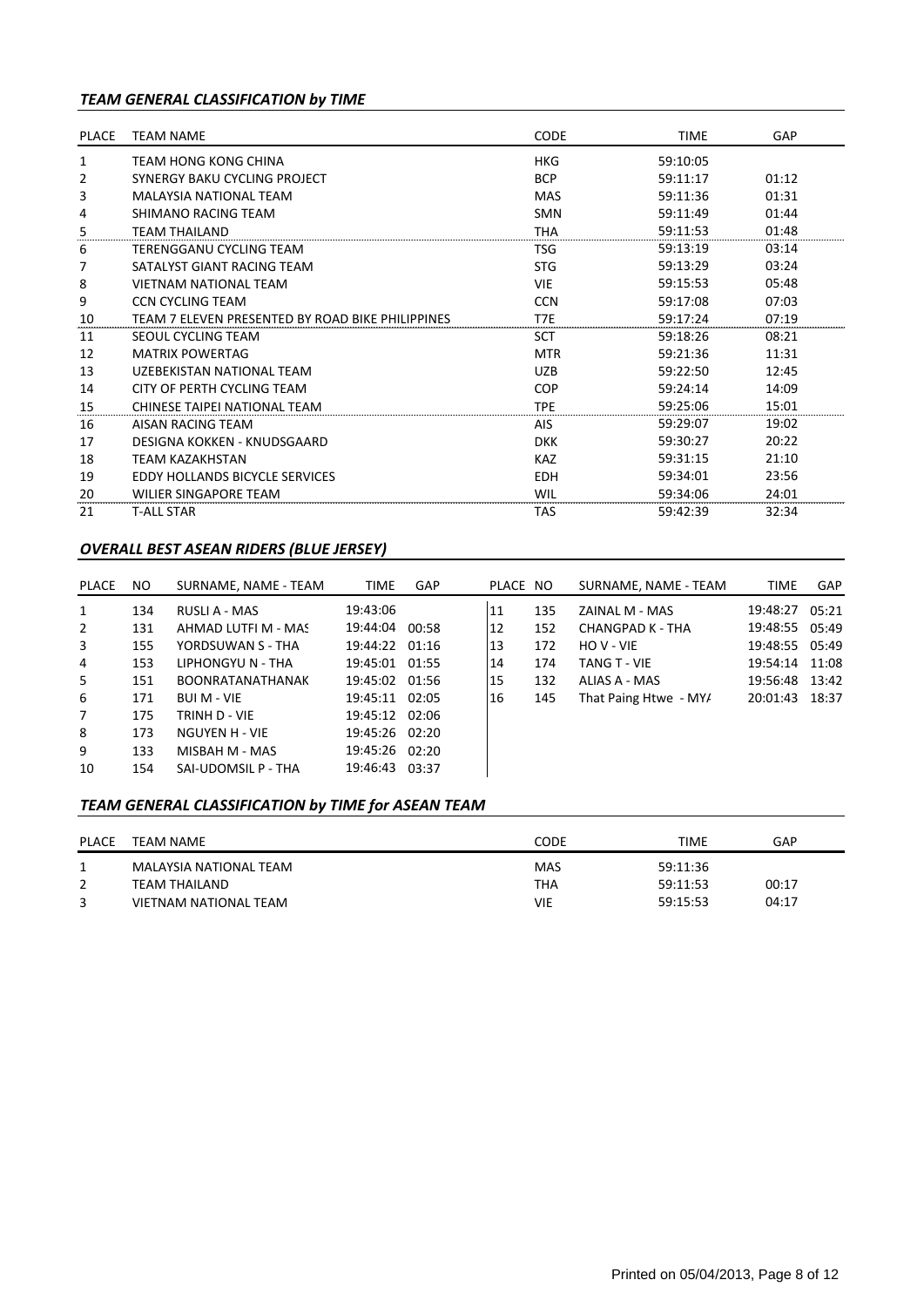# *ORDER of TEAM CAR for STAGE 6*

| Order | Team                                             |
|-------|--------------------------------------------------|
|       |                                                  |
| 1     | TERENGGANU CYCLING TEAM                          |
| 2     | TEAM HONG KONG CHINA                             |
| 3     | CITY OF PERTH CYCLING TEAM                       |
| 4     | AISAN RACING TEAM                                |
| 5     | <b>MALAYSIA NATIONAL TEAM</b>                    |
| 6     | <b>SYNERGY BAKU CYCLING PROJECT</b>              |
| 7     | SATALYST GIANT RACING TEAM                       |
| 8     | <b>WILIER SINGAPORE TEAM</b>                     |
| 9     | SHIMANO RACING TEAM                              |
| 10    | <b>MATRIX POWERTAG</b>                           |
| 11    | <b>CCN CYCLING TEAM</b>                          |
| 12    | <b>TEAM THAILAND</b>                             |
| 13    | <b>VIETNAM NATIONAL TEAM</b>                     |
| 14    | CHINESE TAIPEI NATIONAL TEAM                     |
| 15    | <b>EDDY HOLLANDS BICYCLE SERVICES</b>            |
| 16    | TEAM 7 ELEVEN PRESENTED BY ROAD BIKE PHILIPPINES |
| 17    | SEOUL CYCLING TEAM                               |
| 18    | UZEBEKISTAN NATIONAL TEAM                        |
| 19    | DESIGNA KOKKEN - KNUDSGAARD                      |
| 20    | <b>TEAM KAZAKHSTAN</b>                           |
| 21    | <b>T-ALL STAR</b>                                |
| 22    | <b>TEAM MYANMAR</b>                              |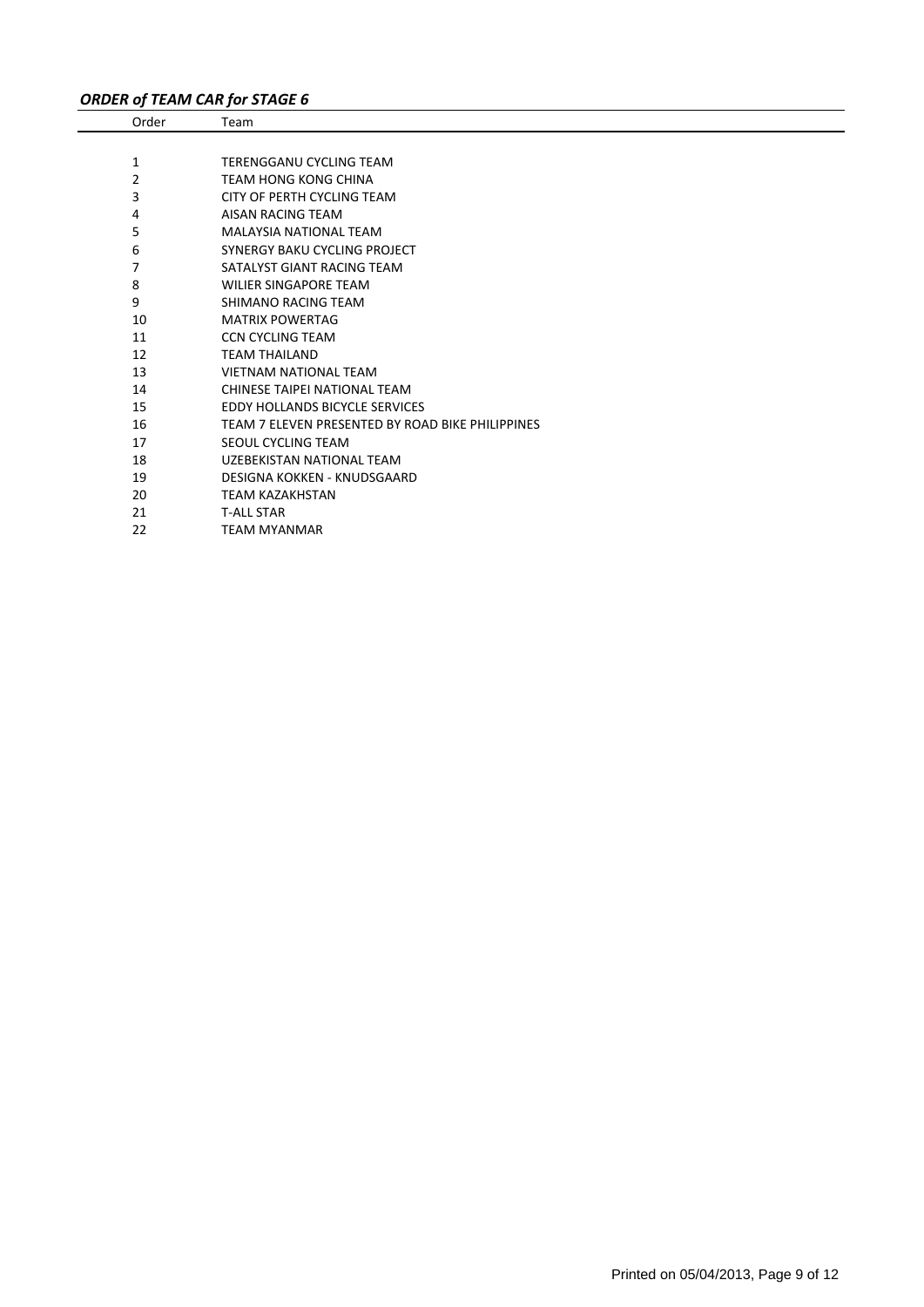STAGE 5 ‐ Ranong ‐ Khao‐Lak Friday, April 5, 2013

#### *POINTS CLASSIFICATION (GREEN JERSEY)*

| <b>STAGE</b>               |                |                                         |             |                | <b>OVERALL</b> |                |                 |                             |             |        |
|----------------------------|----------------|-----------------------------------------|-------------|----------------|----------------|----------------|-----------------|-----------------------------|-------------|--------|
| PLACE NO                   |                | SURNAME, NAME                           | <b>TEAM</b> | POINTS BONUSES |                | PLACE NO       |                 | SURNAME, NAME               | <b>TEAM</b> | POINTS |
| <b>INTERMEDIATE SPRINT</b> |                |                                         |             |                | 1              | 201            | VAN DER PLOEG P | <b>STG</b>                  | 38          |        |
|                            |                | at 72.7km, @Naka Hospital               |             |                |                | 2              | 52              | CHO <sub>H</sub>            | <b>SCT</b>  | 37     |
| 1                          | 73             | <b>ISGANDAROV T</b>                     | <b>BCP</b>  | 3              | 03             | 3              | 71              | <b>ROGERS R</b>             | <b>BCP</b>  | 35     |
| 2                          | 123            | <b>MARUKHIH V</b>                       | <b>KAZ</b>  | $\overline{2}$ | 02             | 4              | 31              | <b>WIESIAK M</b>            | <b>MTR</b>  | 35     |
| 3                          | 52             | CHO <sub>H</sub>                        | <b>SCT</b>  | 1              | 01             | 5              | 65              | YOSHIDA H                   | SMN         | 30     |
|                            |                |                                         |             |                |                | 6              | 154             | SAI-UDOMSIL P               | <b>THA</b>  | 27     |
|                            |                | at 130.2km, @Bang Wan Municipant Office |             |                |                | $\overline{7}$ | 92              | AZIZ M                      | <b>TSG</b>  | 25     |
| 1                          | 154            | SAI-UDOMSIL P                           | <b>THA</b>  | 3              | 03             | 8              | 91              | <b>SALLEH M</b>             | <b>TSG</b>  | 25     |
| 2                          | 73             | <b>ISGANDAROV T</b>                     | <b>BCP</b>  | $\overline{2}$ | 02             | 9              | 95              | <b>SALLEH M</b>             | <b>TSG</b>  | 23     |
| 3                          | 123            | <b>MARUKHIH V</b>                       | KAZ         | 1              | 01             | 10             | 14              | JONES C                     | <b>CCN</b>  | 20     |
|                            |                |                                         |             |                |                | 11             | 111             | <b>CHOIK</b>                | <b>HKG</b>  | 19     |
|                            | at FINISH Line |                                         |             |                |                | 12             | 114             | <b>KWOKH</b>                | <b>HKG</b>  | 18     |
| $\mathbf{1}$               | 52             | CHO <sub>H</sub>                        | <b>SCT</b>  | 16             | 10             | 13             | 61              | <b>HATANAKAY</b>            | <b>SMN</b>  | 17     |
| 2                          | 154            | SAI-UDOMSIL P                           | <b>THA</b>  | 14             | 06             | 14             | 41              | LOH <sub>S</sub>            | <b>WIL</b>  | 16     |
| 3                          | 55             | <b>PARKK</b>                            | <b>SCT</b>  | 13             | 04             | 15             | 151             | <b>BOONRATANATHANAK THA</b> |             | 16     |
| 4                          | 201            | VAN DER PLOEG P                         | <b>STG</b>  | 12             |                | 16             | 55              | <b>PARK K</b>               | <b>SCT</b>  | 16     |
| 5                          | 14             | <b>JONES C</b>                          | <b>CCN</b>  | 11             |                | 17             | 21              | <b>NIELSEN P</b>            | <b>DKK</b>  | 15     |
| 6                          | 95             | <b>SALLEH M</b>                         | <b>TSG</b>  | 10             |                | 18             | 72              | <b>ASADOVE</b>              | <b>BCP</b>  | 14     |
| 7                          | 2              | <b>FUKUDA S</b>                         | <b>AIS</b>  | 9              |                | 19             | 184             | <b>WALKER W</b>             | COP         | 14     |
| 8                          | 91             | <b>SALLEH M</b>                         | <b>TSG</b>  | 8              |                | 20             | 74              | MCCONVEY C                  | <b>BCP</b>  | 14     |
| 9                          | 71             | <b>ROGERS R</b>                         | <b>BCP</b>  | 7              |                | 21             | 131             | AHMAD LUTFI M               | <b>MAS</b>  | 14     |
| 10                         | 124            | <b>MORDVINTSEV K</b>                    | <b>KAZ</b>  | 6              |                | 22             | $\overline{2}$  | <b>FUKUDA S</b>             | <b>AIS</b>  | 14     |
| 11                         | 84             | <b>HUALDA R</b>                         | T7E         | 5              |                | 23             | 214             | SANIKWATHI T                | <b>TAS</b>  | 14     |
| 12                         | 65             | YOSHIDA H                               | <b>SMN</b>  | 4              |                | 24             | 195             | PRIYA PRASETYA H            | <b>EDH</b>  | 13     |
| 13                         | 31             | <b>WIESIAK M</b>                        | <b>MTR</b>  | 3              |                | 25             | 132             | <b>ALIAS A</b>              | MAS         | 12     |
| 14                         | 4              | <b>KIMORIN</b>                          | AIS         | 2              |                | 26             | 155             | YORDSUWAN S                 | <b>THA</b>  | 11     |
| 15                         | 21             | <b>NIELSEN P</b>                        | <b>DKK</b>  | 1              |                | 27             | 134             | <b>RUSLIA</b>               | <b>MAS</b>  | 10     |

| LACE NO |     | SURNAME, NAME        | TEAM       | <b>POINTS</b>           |
|---------|-----|----------------------|------------|-------------------------|
| 1       | 201 | VAN DER PLOEG P      | <b>STG</b> | 38                      |
| 2       | 52  | сно н                | SCT.       | 37                      |
| 3       | 71  | ROGERS R             | <b>BCP</b> | 35                      |
| 4       | 31  | WIESIAK M            | MTR        | 35                      |
| 5       | 65  | YOSHIDA H            | SMN        | 30                      |
| 6       | 154 | SAI-UDOMSIL P        | THA        | 27                      |
| 7       | 92  | AZIZ M               | <b>TSG</b> | 25                      |
| 8       | 91  | SALLEH M             | <b>TSG</b> | 25                      |
| 9       | 95  | SALLEH M             | <b>TSG</b> | 23                      |
| 10      | 14  | JONES C              | <b>CCN</b> | 20                      |
| 11      | 111 | CHOI K               | <b>HKG</b> | 19                      |
| 12      | 114 | KWOK H               | HKG        | 18                      |
| 13      | 61  | HATANAKA Y           | SMN        | 17                      |
| 14      | 41  | LOH <sub>S</sub>     | <b>WIL</b> | 16                      |
| 15      | 151 | BOONRATANATHANAK THA |            | 16                      |
| 16      | 55  | <b>PARK K</b>        | SCT        | 16                      |
| 17      | 21  | NIELSEN P            | <b>DKK</b> | 15                      |
| 18      | 72  | ASADOV E             | <b>BCP</b> | 14                      |
| 19      | 184 | <b>WALKER W</b>      | <b>COP</b> | 14                      |
| 20      | 74  | McCONVEY C           | BCP        | 14                      |
| 21      | 131 | AHMAD LUTFI M        | MAS        | 14                      |
| 22      | 2   | <b>FUKUDAS</b>       | AIS        | 14                      |
| 23      | 214 | SANIKWATHI T         | <b>TAS</b> | 14                      |
| 24      | 195 | PRIYA PRASETYA H     | EDH        | 13                      |
| 25      |     | 132 ALIAS A          | MAS        | 12                      |
| 26      | 155 | YORDSUWAN S          | <b>THA</b> | 11                      |
| 27      | 134 | <b>RUSLIA</b>        | <b>MAS</b> | 10                      |
| 28      | 93  | MAT AMIN M           | <b>TSG</b> | 9                       |
| 29      | 15  | LEE K                | <b>CCN</b> | 9                       |
| 30      | 73  | <b>ISGANDAROV T</b>  | BCP        | 8                       |
| 31      | 84  | <b>HUALDA R</b>      | T7E        | 7                       |
| 32      | 112 | <b>CHEUNG K</b>      | HKG        | 6                       |
| 33      | 124 | <b>MORDVINTSEV K</b> | KAZ        | 6                       |
| 34      | 164 | <b>KARIMOV R</b>     | UZB        | 6                       |
| 35      | 75  | SURUTKOVYCH O        | BCP        | 6                       |
| 36      | 101 | WU P                 | <b>TPE</b> | 5                       |
| 37      | 175 | TRINH D              | <b>VIE</b> | 4                       |
| 38      | 1   | NAKAJIMA Y           | AIS        | 4                       |
| 39      |     | 171 BUI M            | VIE        | 4                       |
| 40      | 82  | <b>AQUINO J</b>      | T7E        | 4                       |
| 41      | 153 | LIPHONGYU N          | THA        | 3                       |
| 42      | 133 | MISBAH M             | MAS        | 3                       |
| 43      | 54  | LEE S                | SCT        | 3                       |
| 44      | 183 | REPACHOLI D          | <b>COP</b> | 3                       |
| 45      | 123 | <b>MARUKHIH V</b>    | KAZ        | 3                       |
| 46      | 203 | <b>HALL B</b>        | <b>STG</b> | $\overline{2}$          |
| 47      | 53  | KO D                 | <b>SCT</b> | $\overline{2}$          |
| 48      | 105 | <b>TSENGY</b>        | <b>TPE</b> | $\overline{\mathbf{c}}$ |
| 49      | 4   | <b>KIMORI N</b>      | AIS        | $\overline{2}$          |
| 50      | 11  | <b>NEDERLOF L</b>    | <b>CCN</b> | $\mathbf{1}$            |
| 51      | 83  | GALEDO M             | T7E        | 1                       |
| 52      | 51  | LEE W                | SCT        | $\mathbf 1$             |
| 53      | 161 | <b>HALMURATOV M</b>  | UZB        | 1                       |
|         |     |                      |            |                         |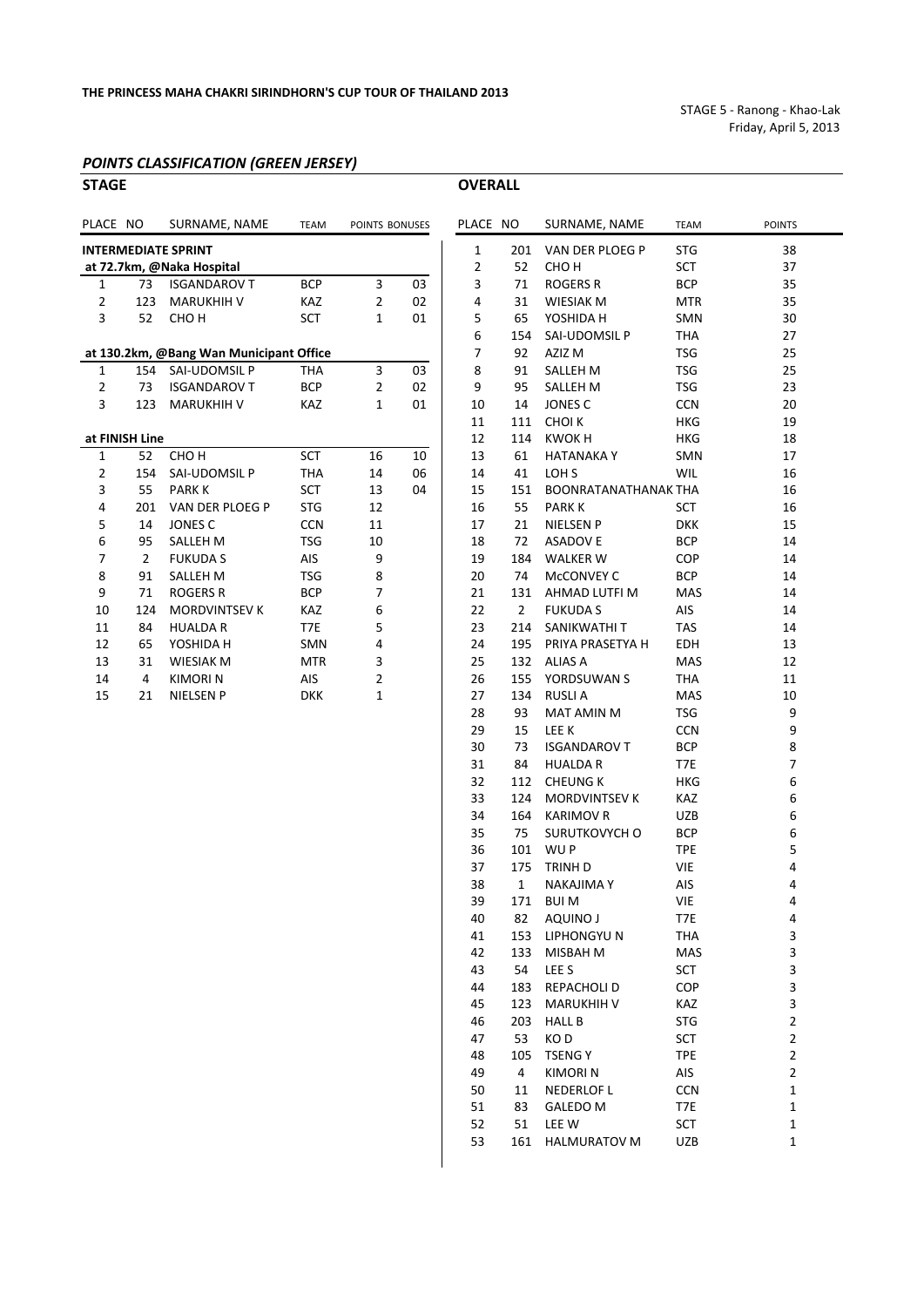#### **THE PRINCESS MAHA CHAKRI SIRINDHORN'S CUP TOUR OF THAILAND 2013** STAGE 6 ‐ Khao‐Lak ‐ Phuket

*START LIST*

Saturday, April 6, 2013 09:00 Distance : 105.5 km

|                |               | NO NAME                                          | UCI CODE                   |   |               | NO NAME                                      | UCI CODE                  |
|----------------|---------------|--------------------------------------------------|----------------------------|---|---------------|----------------------------------------------|---------------------------|
|                | $1$ AIS       | <b>AISAN RACING TEAM</b>                         | <b>JPN</b><br>$16 + 19:02$ |   |               | 2 CCN CCN CYCLING TEAM                       | <b>BRU</b><br>$9 + 07:03$ |
|                |               | 1 NAKAJIMA Yasuharu                              | $4 + 0:00:04$              |   |               | 11 NEDERLOF Leendertarie                     | $26 + 0:02:53$            |
|                |               | 2 FUKUDA Shimpei                                 | $60 + 0:10:37$             |   |               |                                              |                           |
|                |               |                                                  |                            |   |               |                                              |                           |
|                |               | 3 HIRATSUKA Yoshimitsu                           | $87 + 0:14:26$             |   |               |                                              |                           |
|                |               | 4 KIMORI Nozomu                                  | $90 + 0:14:34$             |   |               | 14 JONES Caleb                               | $15 + 0.01:39$            |
|                |               |                                                  |                            |   |               | 15 LEE Ki Suk                                | $41 + 0.04:55$            |
| 3              | <b>DKK</b>    | <b>DESIGNA KOKKEN - KNUDSGAARD</b>               | <b>DEN</b>                 | 4 | <b>MTR</b>    | <b>MATRIX POWERTAG</b>                       | <b>JPN</b>                |
|                |               |                                                  | $17 + 20:22$               |   |               |                                              | $12 + 11:31$              |
|                |               | 21 NIELSEN Philip                                | $88 + 0.14.28$             |   |               | 31 WIESIAK Mariusz                           | $10 + 0:01:04$            |
|                |               |                                                  |                            |   |               | 32 KIM Do Hyoung                             | $34 + 0.03:10$            |
|                |               |                                                  |                            |   |               |                                              |                           |
|                |               | 23 PETERSEN Soren                                | $78 + 0:12:21$             |   |               | 33 KOMAKI Yuya                               | $71 + 0:11:41$            |
|                |               | 24 RASMUSSSEN Nicki                              | $45 + 0.05:45$             |   |               | 34 KUBOKI Kazushige                          | $63 + 0.11:04$            |
|                |               | 25 WARSOE Emil                                   | $54 + 0.09:00$             |   |               | 35 YASUHARA Daiki                            | $77 + 0.12:07$            |
| 5.             | WIL           | <b>WILIER SINGAPORE TEAM</b>                     | SIN                        | 6 | SCT           | <b>SEOUL CYCLING TEAM</b>                    | <b>KOR</b>                |
|                |               |                                                  | $20 + 24:01$               |   |               |                                              | $11 + 08:21$              |
|                |               |                                                  |                            |   |               | 51 LEE Won Jae                               |                           |
|                |               | 41 LOH Sea Keong                                 | $8 + 0:00:56$              |   |               |                                              | $52 + 0.06:39$            |
|                |               |                                                  |                            |   |               | 52 CHO Ho Sung                               | $56 + 0.09:42$            |
|                |               |                                                  |                            |   |               | 53 KO Do Kyun                                | $43 + 0.05:30$            |
|                |               | 44 GOH Choon Huat                                | $70 + 0.11:41$             |   |               | 54 LEE Seung Kwon                            | $36 + 0.03:49$            |
|                |               | 45 RABOU Thomas Josephus                         | $83 + 0:13:40$             |   |               | 55 PARK Kyoung Ho                            | $91 + 0:14:35$            |
|                |               |                                                  |                            |   |               |                                              |                           |
| $\overline{ }$ | SMN           | <b>SHIMANO RACING TEAM</b>                       | <b>JPN</b>                 | 8 | <b>BCP</b>    | SYNERGY BAKU CYCLING PROJECT                 | <b>AZE</b>                |
|                |               |                                                  | $4 + 01:44$                |   |               |                                              | $2 + 01:12$               |
|                |               | 61 HATANAKA Yusuke                               | $16 + 0.01:49$             |   |               | 71 ROGERS Rico                               | $58 + 0:10:27$            |
|                |               | 62 IRIBE Shotaro                                 | $18 + 0.02:07$             |   |               | 72 ASADOV Elchin                             | $11 + 0.01:05$            |
|                |               | 63 NONAKA Ryoma                                  | $19 + 0.02:16$             |   |               | 73 ISGANDAROV Tural                          | $95 + 0:19:14$            |
|                |               | 64 YASUI Masahiko                                | $76 + 0.12:06$             |   |               | 74 McCONVEY Conner                           | $6 + 0:00:35$             |
|                |               | 65 YOSHIDA Hayato                                | $9 + 0:01:02$              |   |               | 75 SURUTKOVYCH Oleksandr                     | $93 + 0:15:52$            |
|                |               |                                                  |                            |   |               |                                              |                           |
| 9              | T7E           | TEAM 7 ELEVEN PRESENTED BY ROAD BIKE PHILIPPINES | PHI                        |   | 10 TSG        | <b>TERENGGANU CYCLING TEAM</b>               | <b>MAS</b>                |
|                |               |                                                  | $10 + 07:19$               |   |               |                                              | $6 + 03:14$               |
|                |               | 81 RAVINA Jonipher B                             | $32 + 0.03:00$             |   |               | 91 SALLEH Mohd Zamri                         | $24 + 0:02:41$            |
|                |               | 82 AQUINO Jerry JR                               | $51 + 0.06:23$             |   |               | 92 AZIZ Mohd Saiful Anuar                    | $1 - 19:42:33$            |
|                |               | 83 GALEDO Mark John                              | $33 + 0:03:00$             |   |               | 93 MAT AMIN Mohd Shahrul                     | $31 + 0.02:53$            |
|                |               | 84 HUALDA Ronnel                                 | $35 + 0:03:44$             |   |               | 94 ROSDI Mohd Nor Umardi                     | $37 + 0:04:07$            |
|                |               | 85 SICAM Harvey                                  | $64 + 0.11:20$             |   |               | 95 SALLEH Mohd Harrif                        | $67 + 0.11:38$            |
|                |               |                                                  |                            |   |               |                                              |                           |
|                | <b>11</b> TPE | <b>CHINESE TAIPEI NATIONAL TEAM</b>              | <b>TPE</b>                 |   |               | 12 HKG TEAM HONG KONG CHINA                  | <b>HKG</b>                |
|                |               |                                                  | $15 + 15:01$               |   |               |                                              | $1 - 59:10:05$            |
|                |               | 101 WU Po Hung                                   | $25 + 0:02:43$             |   |               | 111 CHOI Ki Ho                               | $2 + 0:00:02$             |
|                |               | 102 HUNG Kun Hung                                | $39 + 0:04:17$             |   |               | 112 CHEUNG King Lok                          | $13 + 0:01:14$            |
|                |               |                                                  |                            |   |               | 113 CHEUNG King Wai                          | $72 + 0.11:41$            |
|                |               |                                                  |                            |   |               |                                              | $12 + 0.01:08$            |
|                |               | 104 LIU En Chieh                                 | $84 + 0:14:13$             |   |               | 114 KWOK Ho Ting Marco                       |                           |
|                |               | 105 TSENG Yi Hao                                 | $59 + 0:10:27$             |   |               | 115 LEUNG Chun Wing                          | $65 + 0:11:31$            |
|                | 13 KAZ        | <b>TEAM KAZAKHSTAN</b>                           | KAZ                        |   | <b>14</b> MAS | <b>MALAYSIA NATIONAL TEAM</b>                | <b>MAS</b>                |
|                |               |                                                  | $18 + 21:10$               |   |               |                                              | $3 + 01:31$               |
|                |               | 121 ASTAFYEV Stepan                              | $74 + 0.11:50$             |   |               | 131 AHMAD LUTFI Muhammad Fauzan 14 + 0:01:31 |                           |
|                |               | 122 KAZANTSEV Timur                              | $48 + 0:06:03$             |   |               | 132 ALIAS Ahmad Fakhrullah                   | $85 + 0:14:15$            |
|                |               |                                                  |                            |   |               |                                              |                           |
|                |               | 123 MARUKHIH Vitaliy                             | $96 + 0:20:22$             |   |               | 133 MISBAH Muhamad Rauf Nur                  | $29 + 0:02:53$            |
|                |               | 124 MORDVINTSEV Kirill                           | $53 + 0:08:45$             |   |               | 134 RUSLI Amir Mustafa                       | $5 + 0:00:33$             |
|                |               |                                                  |                            |   |               | 135 ZAINAL Mohd Nor Rizuan                   | 47 + 0:05:54              |
|                |               |                                                  |                            |   |               |                                              |                           |